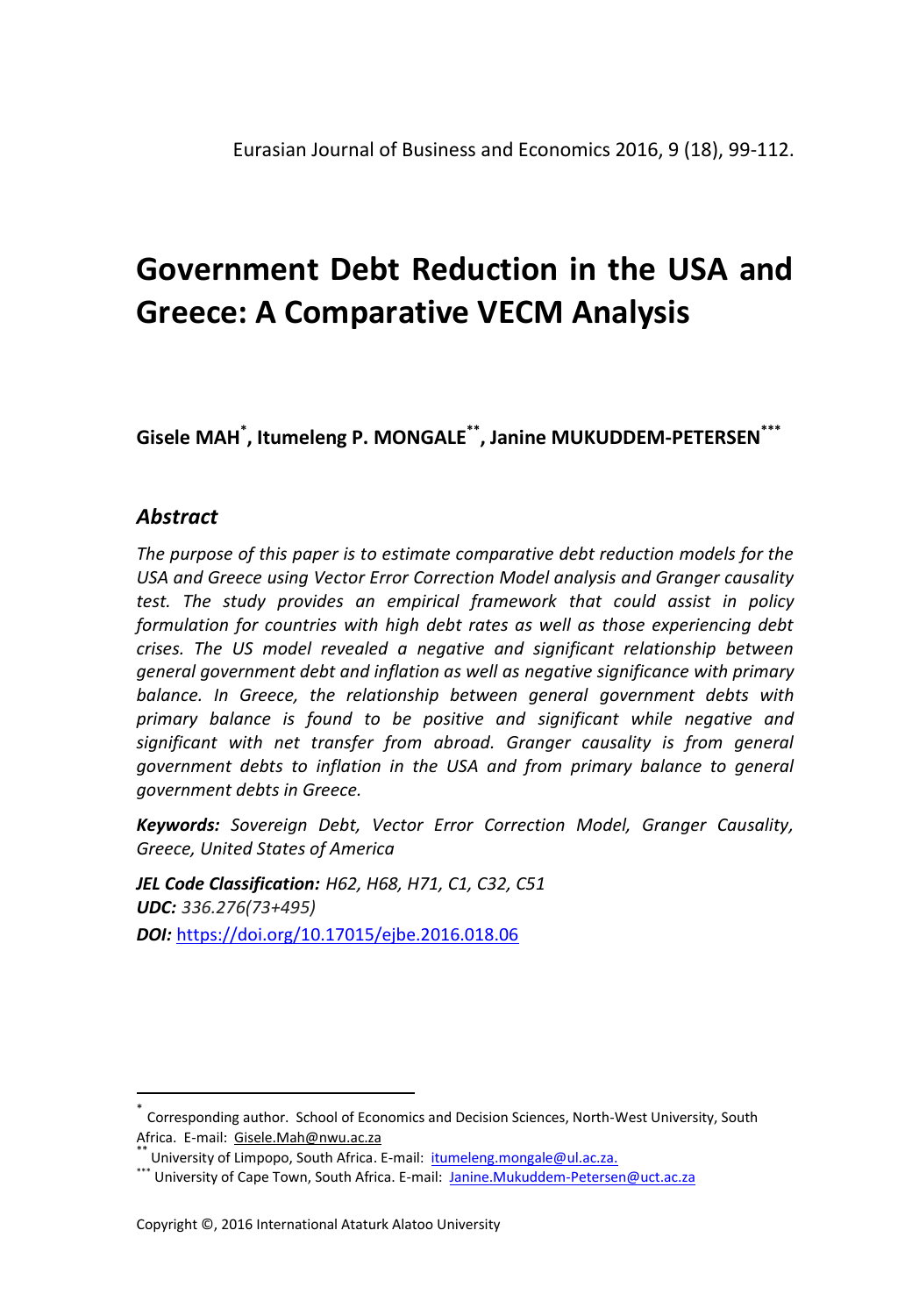# **1. Introduction**

Sovereign debt reduction has recently proved to be one of the most challenging macroeconomic policies while debt crises are a cause for concern in developed economies (Calitz, 2012). Many developed economies are currently reviewing their fiscal policy with the aim of cutting down rising debt to the ratio of Gross Domestic Product (GDP). In the past, these countries were able to sustain their economies while at the same time, assisting African countries to come out of their debts. It has been observed that sovereign debt crises in advanced economies is constantly on the rise with values more than those stated in the growth and stability path (Mah, Mukuddem-Petersen, Petersen & Hlathwayo, 2013)*.* According to Reinhart and Rogoff (2013), the most popular and significant ways of reducing debt to GDP ratio are through fiscal austerity and restructuring measures, despite the fact that they slow down economic growth. Researchers such as Panizza, Strurzenegger and Zettelmeyer (2013) consider debt default as a measure of reducing rising government debt. On the other hand, Nelson (2013) maintains that governments normally have five major tools they use to address debt. These tools are: fiscal consolidation (spending reduction and/or increase in taxes); debt restructuring (reprogramming of the debt amount); inflation (increase in prices of goods and services); growth (increase in GDP output); and financial repression (increase in interest rates). Despite the fact that there are many ways of cutting down rising government debt, most governments in developed economies are implementing contractionary fiscal policies as a strategy to reduce debt. This phenomenon is widely observed in some economies in America and Europe.

Mencinger, Aristovnik and Verbic (2015) concede that the debate about the connection between economic growth and fiscal policy is still unsettled in academic literature and economic research due its complexity and critical importance. Several studies have been conducted in different parts of the world (such as the European Union, OECD, Latin America and the Caribbean) on the same issue (see Mencinger, Aristovnik & Verbic, 2014); Mencinger, Aristovnik and Verbic (2015); and (Chang, Fabiola & Carballo, 2011). The aim of this study is, therefore, to provide an empirical framework which might assist in policy formulation for countries with high debt rates as well as those experiencing debt crises by undertaking a comparative analysis of government debt reduction strategies in the USA and Greece. This paper will also add to existing literature by providing latest empirical evidence on the impacts of contractionary fiscal policies as well as other measures of reducing government debt.

The purpose of this study is to estimate comparative debt reduction models and to empirically investigate determinants of government debt in the USA and Greece. In order to achieve this aim, the theoretical and conceptual framework are outlined, a description of the research method used in conducting the study is provided, the findings of the study are presented, a discussion in relation to the theoretical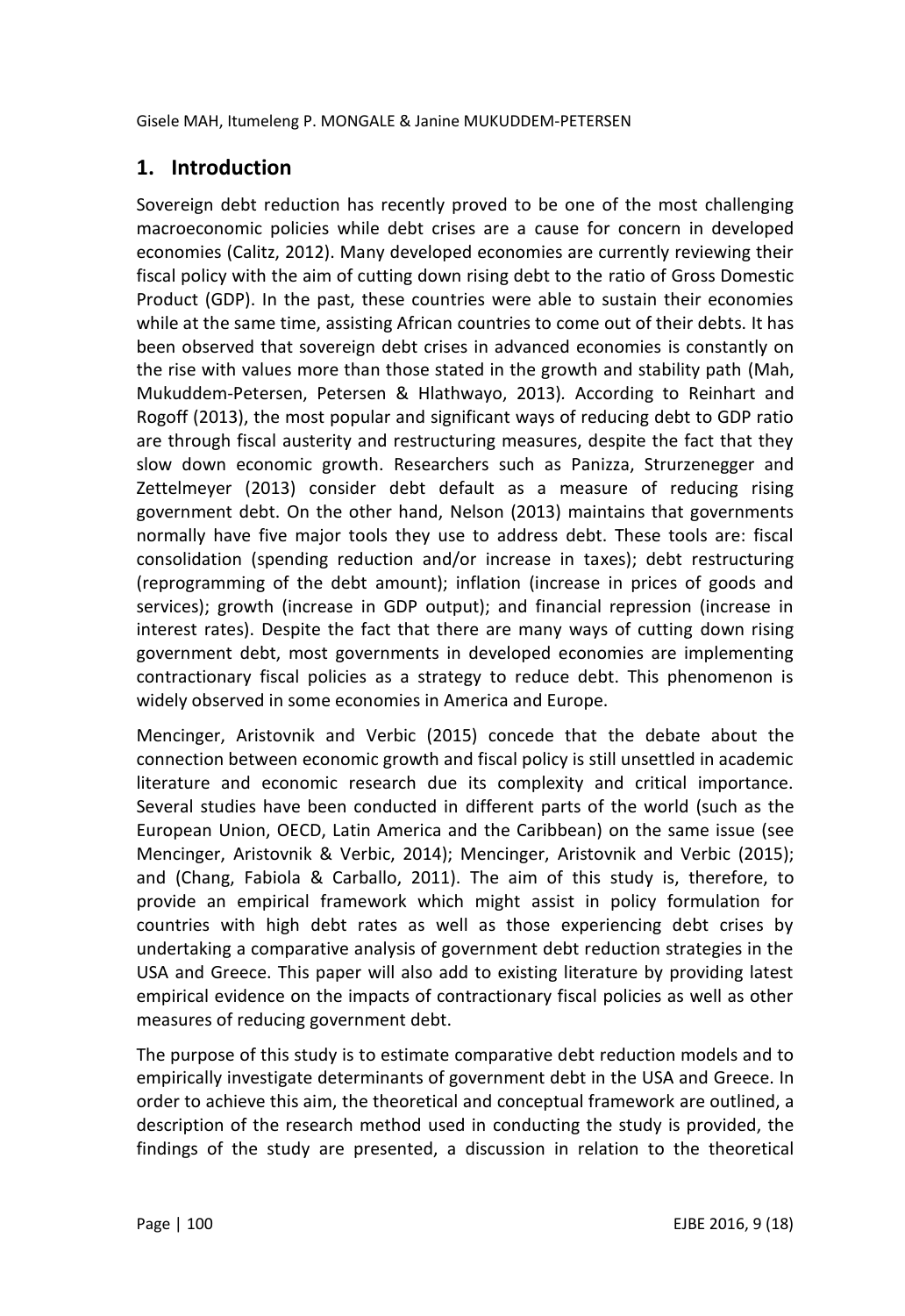framework is provided followed by a conclusion and recommendations for stakeholders.

# **2. Literature Review**

Rising government debt has negative effects on the economy of a country. Public debts are detrimental because they create a burden for future generations since taxes are bound to be raised. Another reason is that a high public debt has a potential to cause the economy to go bankrupt. This is based on Smith's (1776) notion that a government should not get into deficit spending because it is not good for a nation even if the debt is domestic. In particular, Smith postulates that when a government borrows and has to repay the debt, this leads to an increase in taxation, a rise in the flight of domestic capital as well as the devaluation of the currency. Panizza and Presbitero (2012) maintain that sovereign debt seriously reduces the growth of a country towards wealth and prosperity because resources that could have been used by the private sector in a positive way, are transferred to government and used in unproductive activities. It is, therefore, recommended that government should not get into deficits except in cases of emergencies such as wars or natural disasters.

When government finances deficit through taxation, it reduces capital accumulation but not necessarily savings. Taxation may affect investment and the accumulation of new capital, but not the existing productive capital. When a government borrows to finance its deficit, there is a reduction in existing productive capital. Hence, borrowing has more negative effects on the economy as well as the amount of money borrowed by the government and crowds out private investment. This is because borrowed savings which maintains productive labour may be used for unproductive investment (Smith, 1776).

Ricardo (1951) concurs with Smith in the manner in which government spends on unproductive investments as well as the effects of government borrowing. Ricardo is of the opinion that public expenditure that is financed both through taxation and public borrowing, has the same effect. To him, government is expected to redeem its debt in future which can take place in a closed economy through taxation. In a closed economy, when government issues bonds and individuals buy them, that amount is the same as public deficit, hence the interest rate remains the same according to the rational expectation hypothesis. There is no crowding out of private investors and the total demands in the economy remains the same. In an open economy, when public debts are redeemed through sales of assets to international agents (due to inadequate income), government is bound to increase taxes.

According to Mill (1848), when government competes with the private sector for the same capital, the price of capital increases. When prices increase, a negative effect is experienced on investment, employment and output in the economy. Mill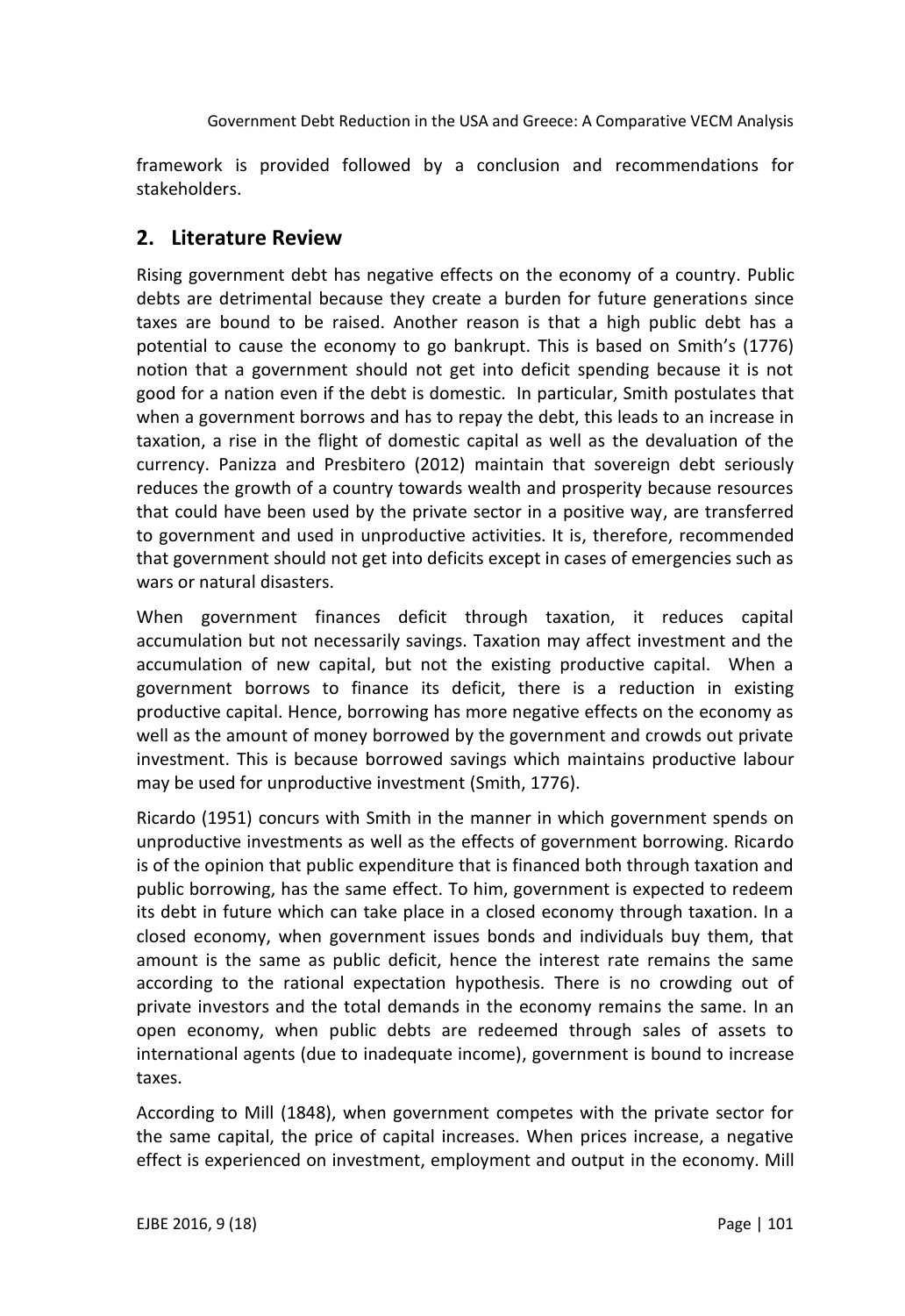maintains that when public debts increase, there is also a corresponding increase in interest rates and falling real wages. Willianson (2008) explains Ricardian Equivalence and the burden of government debt as a burden which must be paid off by taxing citizens in the future. At the individual level, debt represents a liability that reduces an individual's lifetime wealth. In practice, government can postpone taxes needed to pay off the debt until long in the future, when the consumers who received the current benefits are either retired or dead.

Most governments borrow large sums of money which causes interest rates to increase. This may discourage private investors from borrowing. When government expenditure increases, aggregate demand also increases. This leads to an increase in income which causes demand for money to increase in the economy. If the supply of money is constant in real terms, interest rates will increase due to an increase in the demand for money. Higher interest rates discourage private investments and aggregate expenditures (Calitz, 2012). Some of the negative effects of government debt are as follows: it affects bond markets, the banking sector and balance of trade; and government debt may lead to an increase in interest rates, decrease in remittances and loss of investors' confidence (Mah, Mukuddem-Petersen, Petersen & Hlatshwayo, 2013).

As pointed out by Calitz, government debt causes future generations to pay interest rates and the debt capital while the debt was borrowed to finance the present generation. Debts also increase government expenditures and reduce the amount of money to be invested into productive activities. High government debts may lead to a decline in investor confidence relative to credit worthiness. It also increases interest rates since lenders demand a higher risk premium. Ultimately, higher levels of debt may also affect economic growth (Checherita & Rother, 2012).

According to the International Monetary Fund (IMF, 2013), fiscal consolidation was implemented following the peak of the debt crisis in 2009. Some studies have been conducted on fiscal consolidation as a measure to reduce government debt in other countries (Heylen, Hoebeeck & Buyse, 2013). In a study of 21 member countries of the Organisation for Economic Cooperation and Development (OECD), the authors found that an increase in taxes and a decrease in expenditure contribute significantly to debt reduction in the long run. A cut in expenditure, especially on the wage component of public spending, makes fiscal consolidation more successful than tax increases (Von Hagen & Strauch, 2001). In particular, when there is fiscal adjustment, reduction in spending is more effective than an increase in taxation when government debt is stabilised and also when economic downturns are experienced (Alesina & Ardagna, 2009). In addition, Agnello, Castro and Sousa (2013) argue that when there are fiscal consolidation programmes driven by spending reduction, higher rates of success are expected than tax-driven fiscal consolidation and cuts in public investment. These authors focused on tax and expenditure as a measure of reducing government debt.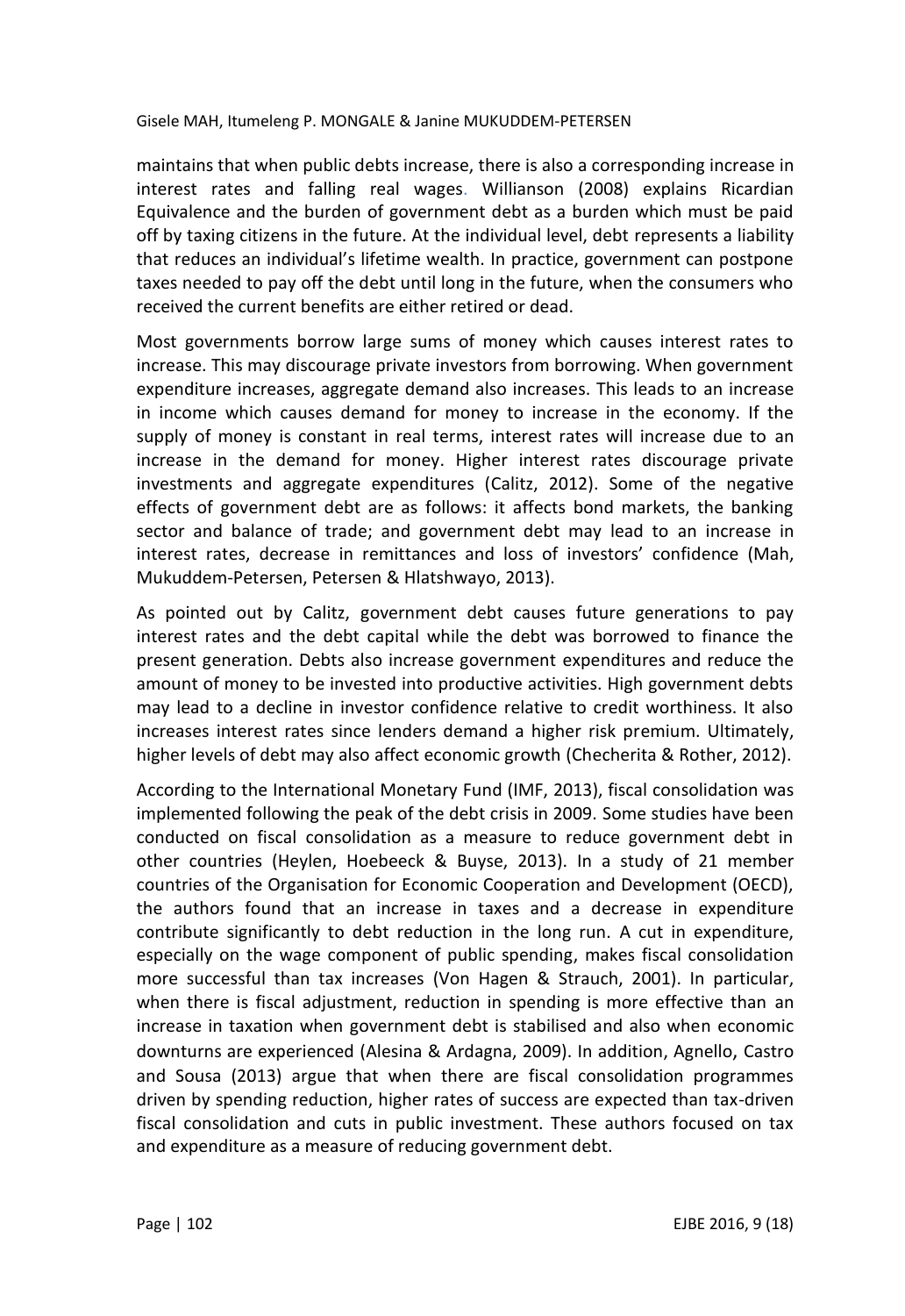Furthermore, Amo-Yartey, Narita, Nicholls, Okwuokei, Peter and Turner-Jones (2012) examined debt dynamics in the Caribbean. They maintain that debt can be reduced by strong growth and lasting fiscal consolidation efforts. They used panel data of 155 countries to analyse determinants of global large debt reduction from 1970 to 2009. Their variables were probability of large debt reduction, real GDP growth, cyclically adjusted primary balance, interest rate payment, debt to GDP ratios and inflation. The results revealed that globally, large debt reduction is caused by decisive lasting fiscal consolidation. Strong economic growth and high debt servicing costs are positively related to the probability of large debt reduction while inflation does not have any effect on debt reduction. The implementation of fiscal consolidation needs to be associated with tax policy and structural reforms.

All these arguments bear testimony to the fact that there is a need to reduce rising government debt which affects many economies.

# **3. Research Methodology and Data**

The approach by Hosseini, Ahmad and Lai (2011) was adopted in this study. These authors used two time series models to compare two countries employing annual time series data from 1970 to 2012. The USA and Greece were selected for this study because even though there are major economic differences between the two economies, the researchers were intrigued by the fact that they have responded differently to high levels of debt. In Greece, the increase in debt led to the implementation of austerity measures as a cure to the crisis while the USA implemented the fiscal cliff. The irony is that Greece seemed to be the most affected of the two economies to a level where it was unable to meet its budget goals. According to The New York Times (2016), the crisis led to a situation where most international banks and foreign investors had to sell their Greek bonds and other holdings. Data used for these models was obtained from various sources. General Government Debt (GDEBT), which is a dependent variable for the two countries, uses data from AMECO. Inflation rate (INF), Primary Balance (PB) and Net Current Transfers from Abroad (RNTRA) are the regressors with data from the World Data Bank. Finally, the fourth regressor of the models, which is the gross domestic product growth (GDPG), uses data from the World Economic Outlook of the IMF.

The functional form of the comparative debt reduction model for the two countries is presented as follow:

$$
GDEBT_t = \beta_0 + \beta_1 INF_t + \beta_2 GDPG_t + \beta_3 PB_t + \beta_4 RNTRA_t + \varepsilon_t
$$
\n(2)

and converted into natural logarithm form where equations 3 and 4 represent the debt reduction models for Greece and USA respectively.

$$
l(GGDEBT_t) = \beta_0 + \beta_1 l(GINF_t) + \beta_2 l(GGDPG_t) + \beta_3 l(GPB_t) + \beta_4 l(GRNTRA_t) + \varepsilon_t
$$
\n(3)

$$
l(UGDEBT_{i}) = \beta_0 + \beta_1 l(UINF_{i}) + \beta_2 l(UGDPG_{i}) + \beta_3 l(UPB_{i}) + \beta_4 l(URNTRA_{i}) + \varepsilon_i
$$
 (4)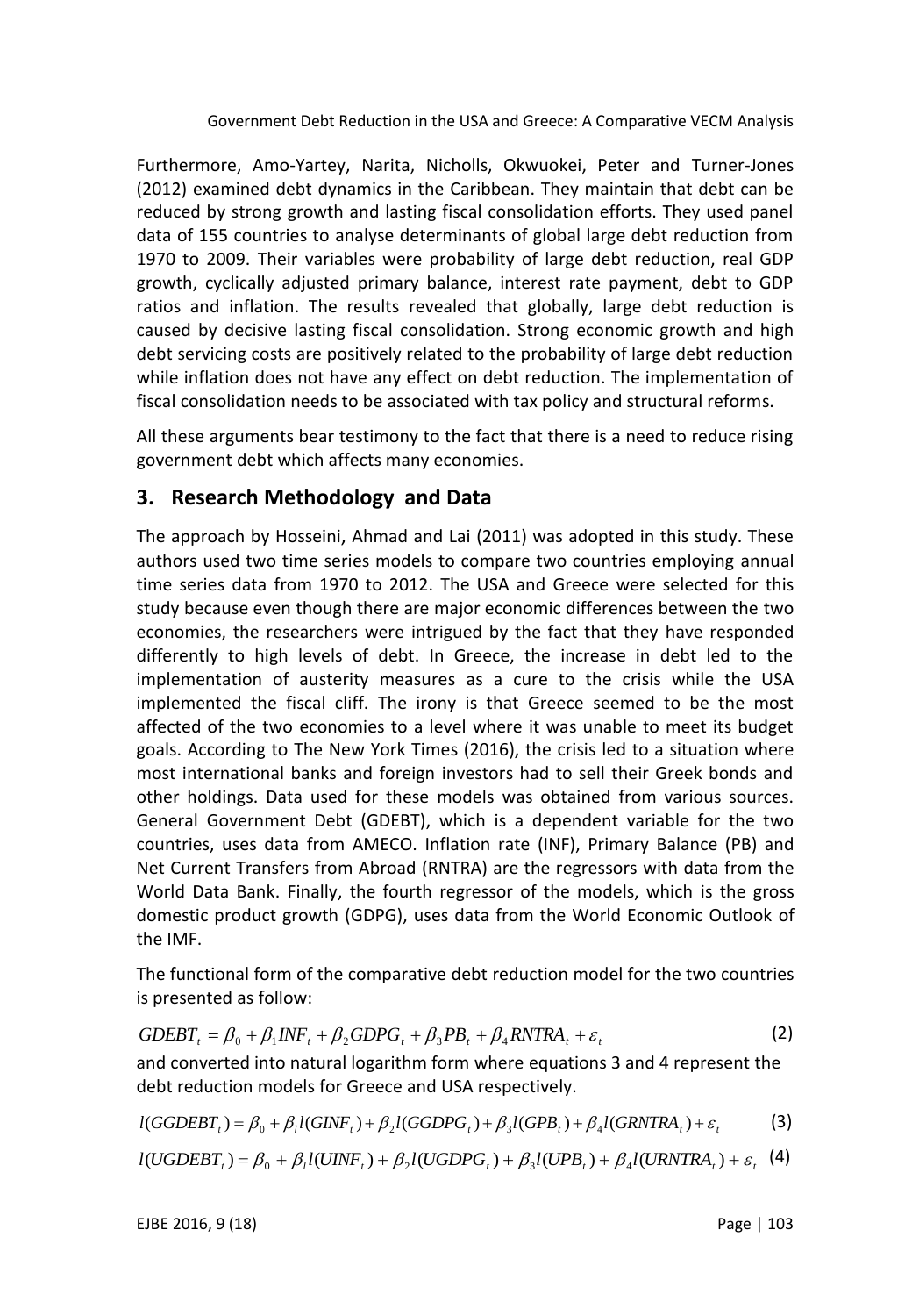The empirical analysis begins with the unit root tests in order to show the effects of shocks on variables over time. The tests are also worthy in forecasting and in identifying if a regression is spurious (Asteriou & Hall, 2011). The Augmented Dickey-Fuller (ADF), Phillip Perron (PP) and Ng Perron (NP) tests were used in this study in order to obtain a confirmative test of stationarity. Subsequent to that, an appropriate lag length selection was done in order to obtain error terms that are normally distributed, homoscedastic and with no autocorrelation. According to Asteriou and Hall, each of the lag length selection criterion is inspected in order to get the model with the lowest values. In addition, Liew (2004) emphasises that AIC and the FPE lag length results are superior with observations of sixty and below while with observations above sixty, SC and HQ criteria are best in choosing the appropriate lag length.

Cointegration analysis which relies on an error correction model (ECM) was also used in the study such that the dynamic co-movement among variables and the adjustment process towards long-term equilibrium may be examined. In order to achieve this, the Johansen cointegration test with an unrestricted VAR with *p*-lags of *Y<sup>t</sup>* vector and of order *q* as stipulated by Harris (1995) was employed:

$$
y_t = \mu + A_i \ y_{t-1} + ... + A_p y_{t-p} + \varepsilon_t \tag{5}
$$

where  $y_t$  represents a vector  $n \times 1$ ,  $A_i$  is an (n×n) parameters matrix and  $\mathcal{E}_t$  is an n×1 error term. The advantage of this procedure is that it allows for the possibility of having more than one cointegrating relationship (Chang, Fabiola and Carballo, 2011).

After the cointegration analysis, the Vector Error Correction (VECM) Model was estimated. The model is a good measure of correcting disequilibrium of the previous period which has very good economic implications. It also solves the problem of spurious regression by eliminating trends from the variables when expressed at first difference. Furthermore, the error correction model has an important feature in that disequilibrium error term is a stationary variable. Hence, adjustments processes are involved that prevent the errors in the long run relationship from becoming larger (Asteriou and Hall, 2011). It also involves differencing variables of the study at first difference in an equation while adding a lagged error term to the equation. The VECM model of this study in the form  $O*P$  of variables integrated to the order one is represented as follows:

$$
\Delta y_{t+1} = -\prod y_t + \sum_i^k \Gamma_i \Delta y_t + \mu_t \tag{6}
$$

where t+1=1, 2, 3, ......T, k stands for the lags number included in the dependent variable ( $y_t$ ). The long run cointegrated coefficient matrix integrated to the order one is represented as  $y_{_{f+1}}$  and the  $-\prod$  represents the combination of the long run cointegrated vectors (β) and the short run adjustment coefficients  $(\alpha)$  . The error needs to be negative and statistically significant in order to bring about equilibrium.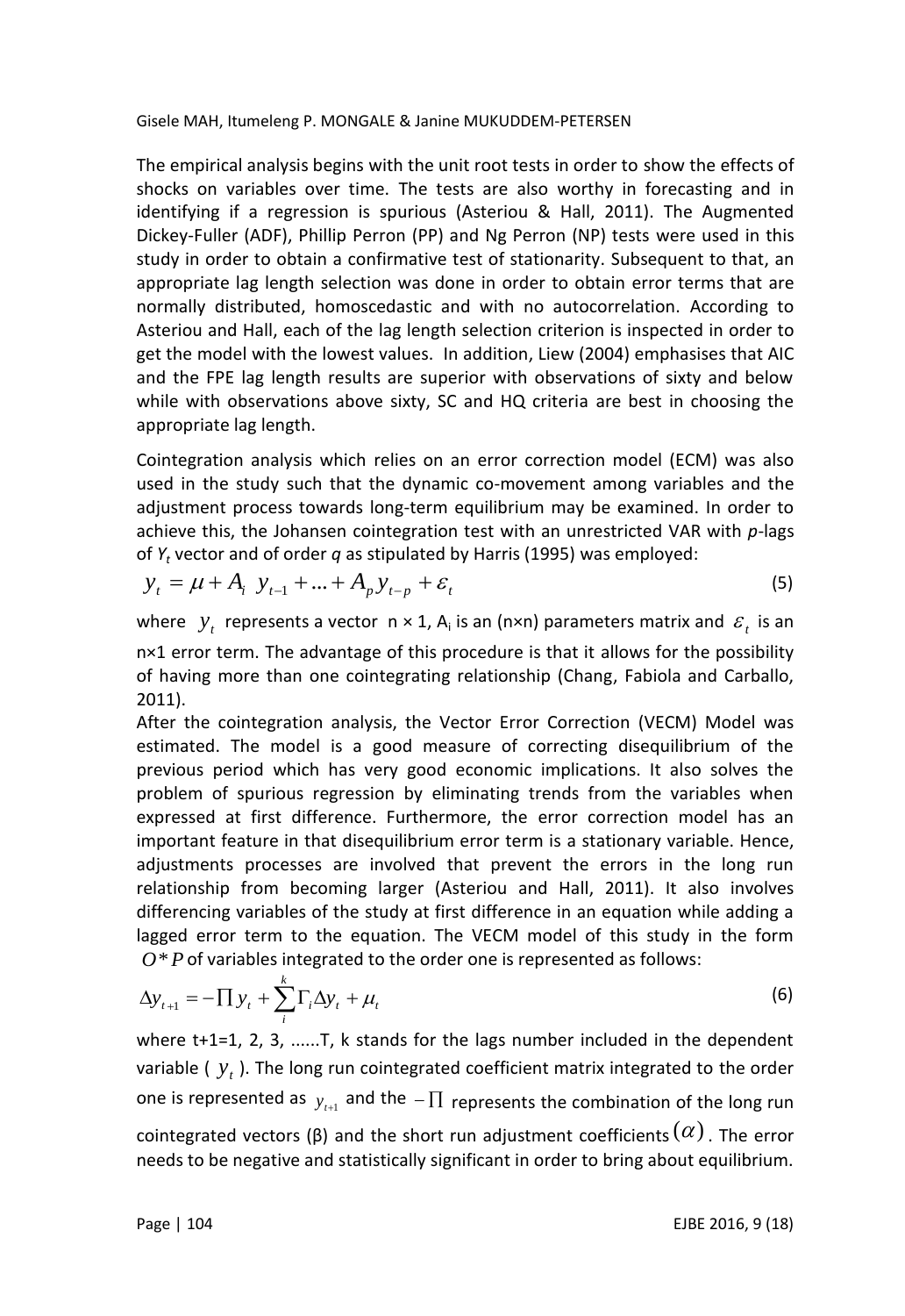The estimated model was taken through a battery of residual diagnostic and stability tests in order to verify if it met the assumptions of the classical linear regression model. This comprises of the Vector Error Correction (VEC) stability check followed by diagnostic tests such as serial correlation, heteroskedasticity and normality tests.

# **4. Empirical Results and Discussion**

The results and discussion of all empirical tests of the study are presented in this section. A 5% level of significance is chosen for this study.

#### **4.1 Unit root tests**

Results for the unit root test for both the USA and Greece are non-stationary at level (see appendices 1 and 2). Since the variables for both countries were found to be non-stationary at level form, there was a need to proceed to first difference. Results for the unit root tests are presented in Tables 1 and 2. The variables are stationary at first difference, that is, at I(1).

The overall conclusion is that all variables under consideration are integrated at the same order, that is, they are I(1) variables. Johansen cointegration analysis was then conducted in order to perform the lag length selection test.

|                |                   | <b>ADF Test</b> | <b>PP Test</b>  | <b>NP Test</b>  |             | Conclusion |
|----------------|-------------------|-----------------|-----------------|-----------------|-------------|------------|
| Variables      | Model             | T-Values        | T-Values        | MZA             |             |            |
|                | specification     | (Lags)          | Bandwidth)      | (Lags)          | MZT         | I(1)       |
| <b>LFDEBT</b>  | Intercept         | $-6.767**$ (0)  | $-7.097**$ (7)  | $-9.676*(3)$    | $-2.194*$   | I(1)       |
|                | Trend & Intercept | $-6.761**$ (0)  | $-7.116**$ (7)  | $-48.421**$ (0) | $-4.883**$  | I(1)       |
|                | None              | $-6.786**$ (0)  | $-7.122**$ (7)  |                 |             | I(1)       |
| <b>LCPI</b>    | Intercept         | $-7.378**$ (0)  | $-7.329**$ (1)  | $-0.096(4)$     | $-0.074$    | I(1)       |
|                | Trend & Intercept | $-8.259**$ (0)  | $-8.207**$ (3)  | $-3.487(4)$     | $-1.285$    | I(1)       |
|                | None              | $-2.830**$ (4)  | $-4.148**$ (4)  |                 |             | I(1)       |
| <b>LRINTPG</b> | Intercept         | $-16.232**$ (0) | $-16.080**$ (7) | $-0.876(7)$     | $-0.510$    | I(1)       |
|                | Trend & Intercept | $-16.235**$ (0) | $-16.154**$ (7) | $-11.706(3)$    | $-2.411$    | I(1)       |
|                | None              | $-3.707**$ (3)  | $-14.354**$ (8) |                 |             | I(1)       |
| LGSPENG        | Intercept         | $-9.495**$ (0)  | $-10.038**$ (7) | $-9.999*(3)$    | $-2.035$    | I(1)       |
|                | Trend & Intercept | $-9.467**$ (0)  | $-10.018**$ (7) | $-13.509(3)$    | $-2.539(3)$ | I(1)       |
|                | None              | $-9.462**$ (0)  | $-10.025**$ (7) |                 |             | I(1)       |
| <b>LRFTAXG</b> | Intercept         | $-3.415*(3)$    | $-12.910**$ (8) | $-6.154(3)$     | $-1.709$    | I(1)       |
|                | Trend & Intercept | $-3.438(3)$     | $-12.896**$ (9) | $-8.503(3)$     | $-2.060$    | I(1)       |
|                | None              | $-3.275**$ (3)  | $-12.756**$ (8) |                 |             | I(1)       |

**Table 1: Results of ADF, PP and NP tests at first difference for the USA**

*\* Reject H0: non-stationarity at a 5% level*

*\*\* Reject H0: non-stationarity at a 1% level*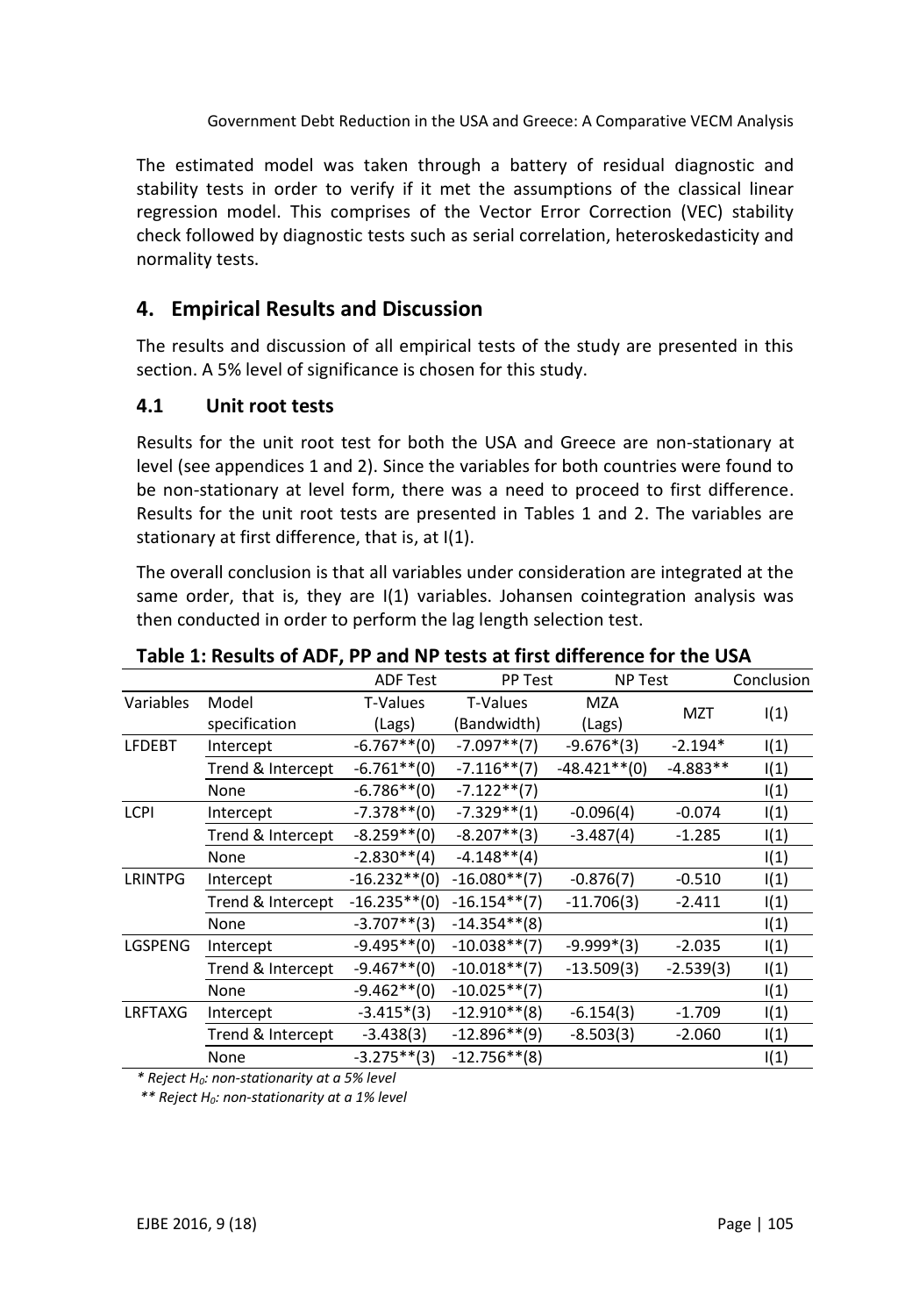| Table 2. Results of ADT, IT and NT tests at mst unicrente for Greece |                              |                 |                |                  |            |            |  |  |
|----------------------------------------------------------------------|------------------------------|-----------------|----------------|------------------|------------|------------|--|--|
|                                                                      |                              | <b>ADF TEST</b> | <b>PP TEST</b> | <b>NP TEST</b>   |            | Conclusion |  |  |
| Variables                                                            | Model Specification T-Values |                 | T-Values       | MZA(Lags)        | MZT        |            |  |  |
|                                                                      |                              | (Lags)          | (Bandwidth)    |                  |            |            |  |  |
| <b>LGDEBT</b>                                                        | Intercept                    | $-7.068**$ (0)  | $-7.046**$ (3) | $-20.3546**$ (3) | $-3.141$   | I(1)       |  |  |
|                                                                      | Trend & Intercept            | $-6.996**$ (0)  | $-6.990**$ (2) | $-20.122*(0)$    | $-3.122$   | I(1)       |  |  |
|                                                                      | None                         | $-5.549**$ (0)  | $-5.849**$ (4) |                  |            | I(1)       |  |  |
| LGINF                                                                | Intercept                    | $-7.139**$ (0)  | $-7.145**$ (1) | $-20.074**$ (0)  | $-3.067$   | I(1)       |  |  |
|                                                                      | Trend & Intercept            | $-7.603**$ (0)  | $-7.958**$ (4) | $-19.587*(0)$    | $-3.070**$ | I(1)       |  |  |
|                                                                      | None                         | $-7.225**$ (0)  | $-7.232**(1)$  |                  |            | I(1)       |  |  |
| <b>LGGDPG</b>                                                        | Intercept                    | $-8.528**$ (0)  | $-9.652**$ (4) | $-18.653**$ (0)  | $-3.053**$ | I(1)       |  |  |
|                                                                      | Trend & Intercept            | $-5.059**$ (0)  | $-5.059**$ (0) | $-18.838*(1)$    | $-2.761$   | I(1)       |  |  |
|                                                                      | None                         | $-2.305*8(1)$   | $-3.995**$ (4) |                  |            | I(1)       |  |  |
| <b>RGNTRA</b>                                                        | Intercept                    | $-4.135**$ (0)  | $-4.135**$ (1) | $-19.268**$ (0)  | $-2.358*$  | I(1)       |  |  |
|                                                                      | Trend & Intercept            | $-3.501(8)$     | $-3.939*(1)$   | $-18.622*(0)$    | $-2.492$   | I(1)       |  |  |
|                                                                      | None                         | $-4.246**$ (0)  | $-4.245**(1)$  |                  |            | I(1)       |  |  |
|                                                                      |                              |                 |                |                  |            |            |  |  |

**Table 2: Results of ADF, PP and NP tests at first difference for Greece**

*\* Reject H0: non-stationarity at a 5% level*

*\*\* Reject H0: non-stationarity at a 1% level* 

## **4.2 Lag length selection test**

Results of the Lag length selection test are presented in Table 3 and a lag length of 1 was chosen for both countries as suggested by most of the criteria. Furthermore, the Schwarz Information Criterion (SC) was considered due to its effectiveness in many model estimations and also because of its accuracy (Rust, Simester, Brodie and Nilikant, 1995).

| <b>USA</b>     |             |           |             |               |          |          |            |  |
|----------------|-------------|-----------|-------------|---------------|----------|----------|------------|--|
| <b>LAG</b>     | <b>LOGL</b> | LR        | <b>FPE</b>  | <b>AIC</b>    | SC       | HQ       | Conclusion |  |
| 0              | $-228.646$  | <b>NA</b> | 0.082       | 11.682        | 11.893   | 11.758   | Not chosen |  |
| 1              | $-69.181$   | 271.089*  | $9.91e-05*$ | 4.959         | $6.226*$ | $5.417*$ | Chosen     |  |
| $\overline{2}$ | $-43.338$   | 37.473    | 0.000       | $4.917*$      | 7.239    | 5.757    | Not chosen |  |
| 3              | $-24.920$   | 22.10175  | 0.000       | 5.246001      | 8.624    | 6.467    | Not chosen |  |
|                |             |           |             | <b>GREECE</b> |          |          |            |  |
| <b>LAG</b>     | <b>LOGL</b> | LR        | <b>FPE</b>  | <b>AIC</b>    | SC       | HQ       | Conclusion |  |
| 0              | $-288.078$  | <b>NA</b> | 1.59134     | 14.653        | 14.865   | 14.730   | Not chosen |  |
| 1              | $-122.997$  | 280.638*  | $0.001*$    | $7.649*$      | 8.917*   | $8.108*$ | Chosen     |  |
| 2              | $-101.941$  | 30.531    | 0.002       | 7.847         | 10.169   | 8.687    | Not chosen |  |
| 3              | $-73.206$   | 34.482    | 0.002       | 7.660         | 11.038   | 8.882    | Not chosen |  |

#### **Table 3: Selection of the lag length for the USA and Greece**

*The \* indicates the best lag selected by each criterion*; *sequential modified LR test statistic (LR); Final prediction error (FPE); Akaike information criterion (AIC); Schwarz information criterion (SC); and Hannan-Quinn information criteria (HQ).*

## **4.3 Cointegration tests**

Results for cointegration tests presented in Table 4 are based on the trace and Max-eigenvalue statistics for both countries. For the USA, the probability value of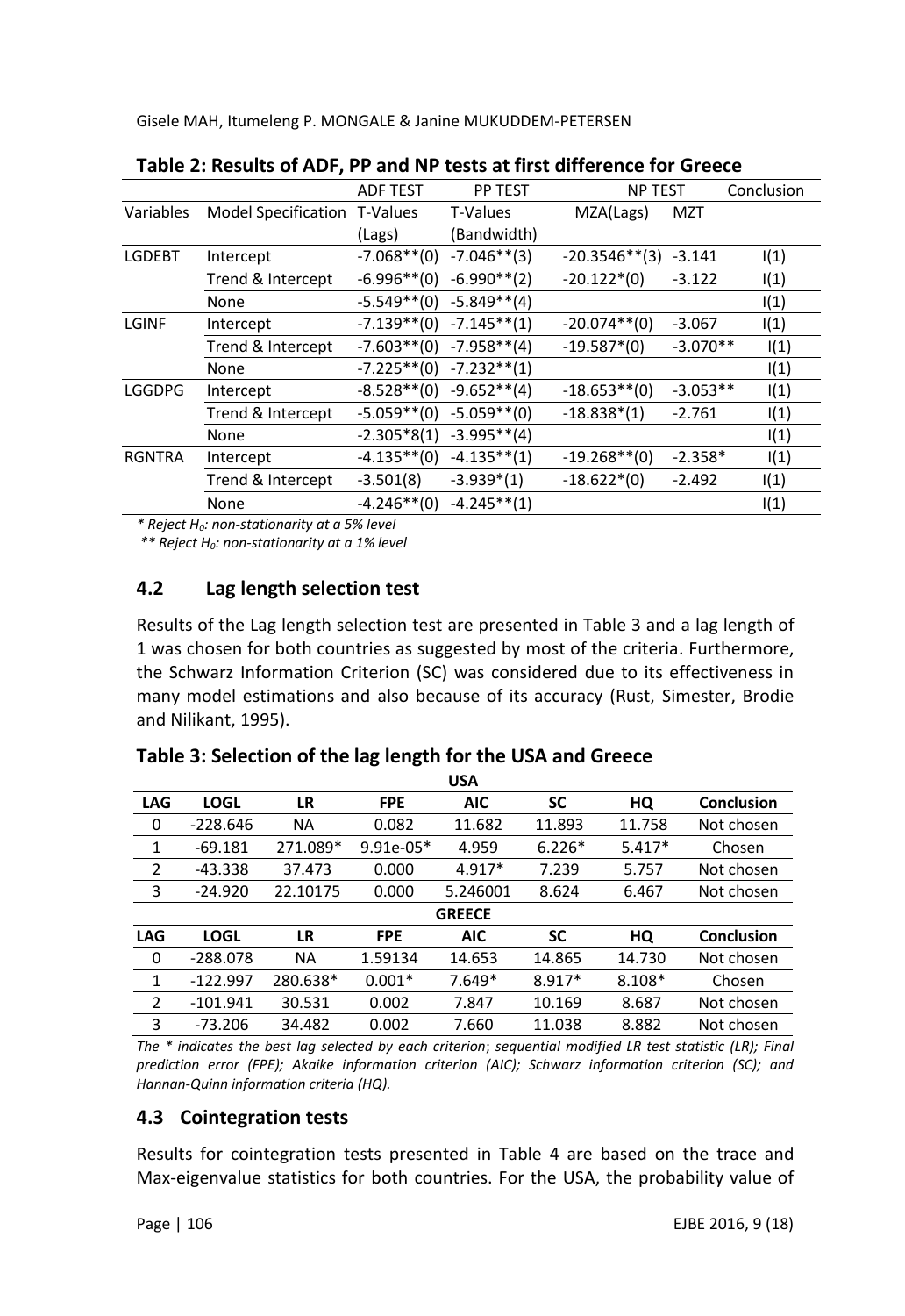the trace statistics at none, until at most 4, are less than the 5% significance level and greater than the 5% critical value at none, hence the conclusion of one cointegrating equation is drawn. On the other hand, the Max-eigenvalue statistics are less than the 5% critical value at none, up to at most four cointegrating equations, hence the null hypotheses are not rejected and it is concluded that that there is no cointegrating equation. Therefore, the trace test indicates that there is one cointegrating equation while the Max-eigenvalue reveals no cointegrating equation for the US model.

|                   |        |            | <b>USA</b>    |          |            |               |       |
|-------------------|--------|------------|---------------|----------|------------|---------------|-------|
| Hypothesised      | Eigen  | Trace      | 0.05 critical | Prob     | Max-Eigen  | 0.05 critical | Prob  |
| No of Ce(S)       | values | statistics | values        |          | statistics | values        |       |
| None*             | 0.601  | 91.226     | 88.804        | $0.033*$ | 37.635     | 38.331        | 0.060 |
| At most 1 *       | 0.472  | 53.591     | 63.876        | 0.269    | 26.212     | 32.118        | 0.221 |
| At most $2 *$     | 0.288  | 27.380     | 42.915        | 0.659    | 13.921     | 25.823        | 0.729 |
| At most 3 *       | 0.209  | 13.459     | 25.872        | 0.702    | 9.634      | 19.387        | 0.658 |
| At most 4 *       | 0.089  | 3.825      | 12.518        | 0.767    | 3.825      | 12.518        | 0.767 |
|                   |        |            | <b>GREECE</b> |          |            |               |       |
| Hypothesised      | Eigen  | Trace      | 0.05 critical | Prob     | Max-Eigen  | 0.05 critical | Prob  |
| No of Ce(S)       | value  | statistics | value         |          | statistics | value         |       |
| None <sup>*</sup> | 0.598  | 98.990     | 88.804        | $0.008*$ | 37.405     | 38.331        | 0.064 |
| At most 1 *       | 0.433  | 61.585     | 63.876        | 0.077    | 23.271     | 32.118        | 0.399 |
| At most 2 *       | 0.347  | 38.314     | 42.915        | 0.134    | 17.444     | 25.823        | 0.421 |
| At most 3         | 0.309  | 20.870     | 25.872        | 0.185    | 15.182     | 19.387        | 0.184 |
| At most 4         | 0.130  | 5.687      | 12.518        | 0.501    | 5.687      | 12.518        | 0.501 |

As far as Greece is concerned, the trace test in Table 4 also shows one cointegrating equation while the Max eigenvalue test indicates zero number of cointegrating equations. If this is the case, it is, therefore, concluded in this study that, there is a long run relationship among variables of the two countries. Lutkepohl, Saikkonen and Trenkler (2000) and Gujarati and Porter (2009) maintain that the trace test is better than the Max-eigenvalue test even though it may be highly distorted in small sample sizes.

## **4.4 VECM analysis**

Since cointegration was established, VECM analysis was then performed and the results are presented in Table 5. The standard errors are presented in parenthesis. Results for the long run estimates show a significant and negative relationship between general government debt and inflation in the USA while in Greece, it is insignificant and negative. If inflation increases by one unit, general government debt will decrease by 0.312 units in the USA. In Greece, if inflation increases by one unit, general government debt will decrease by 0.018 units. The implication is that inflation seems to be a variable which the governments of both countries can use in order to reduce general government debt even though the coefficient in Greece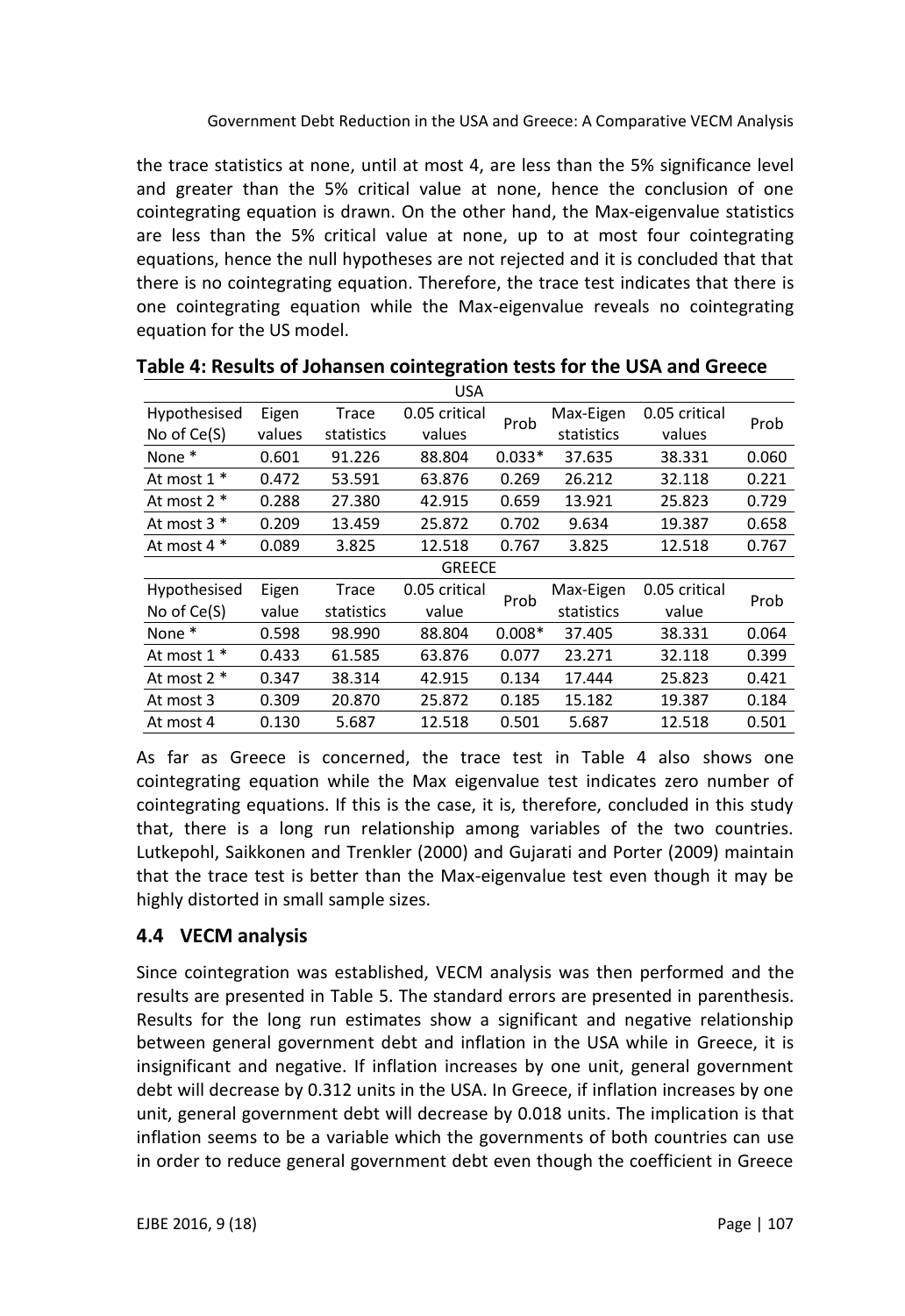seems insignificant. It could, therefore, be reasonable for both governments to tolerate relatively higher levels of inflation in order to reduce their level of debts.

| Long Run Estimates for USA and Greece |                |                                                                       |                     |                                        |                            |               |  |
|---------------------------------------|----------------|-----------------------------------------------------------------------|---------------------|----------------------------------------|----------------------------|---------------|--|
|                                       |                | <b>USA</b>                                                            |                     | <b>GREECE</b>                          |                            |               |  |
| Variables                             | Cointergrating | <b>Test</b>                                                           | Conclusion          | Cointergrating                         | Test                       | Conclusion    |  |
|                                       | equation       | statistics                                                            |                     | equation                               | statistics                 |               |  |
| LUDEBT $(-1)$                         |                |                                                                       |                     |                                        |                            |               |  |
|                                       | $-0.312$       | 5.067                                                                 | Negative,           | $-0.018$                               | 0.603                      | Negative,     |  |
| $LINF(-1)$                            |                | (0.061)                                                               | significant         |                                        | (0.030)                    | insignificant |  |
| LUGDPG $(-1)$                         | 0.079          | $-1.689$                                                              | Positive,           | 0.003                                  | $-0.192$                   | Negative and  |  |
|                                       |                | (0.047)                                                               | insignificant       |                                        | (0.015)                    | insignificant |  |
| $LUPB(-1)$                            | $-2.495$       | 7.140                                                                 | Negative,           | $-0.596$                               | 12.020                     | Positive and  |  |
|                                       |                | (0.349)                                                               | significant         |                                        | (0.050)                    | significant   |  |
| LRUNTRA(-1)                           | $-0.001$       | 0.245                                                                 | Negative,           | $-0.007$                               | 3.189                      | Negative and  |  |
|                                       |                | (0.001)                                                               | insignificant       |                                        | (0.002)                    | significant   |  |
| TREND                                 | 0.088          | $-7.665$                                                              | Positive &          | $-0.028$                               | 3.196                      | Negative and  |  |
|                                       |                | (0.011)                                                               | significant         |                                        | (0.009)                    | significant   |  |
| CONSTANT                              | 72.468         |                                                                       | Positive            | 16.970                                 |                            | Positive      |  |
|                                       |                |                                                                       |                     | Short Run Estimates for USA and Greece |                            |               |  |
| Error                                 | D              |                                                                       | Conclusion          | D                                      | Conclusion                 |               |  |
| Correction                            | Ludebt         |                                                                       |                     | Lgdebt                                 |                            |               |  |
| COINTEQ1                              | $-0.021$       |                                                                       | Negative error term | $-0.910$                               | Negative error term        |               |  |
| <b>TEST</b>                           | $-0.294$       |                                                                       |                     | $-6.783$                               | Significant error term     |               |  |
| <b>STATISTICS</b>                     | (0.071)        | Insignificant error term                                              |                     | (0.134)                                |                            |               |  |
|                                       |                | 36.5% variation is explained<br>by the independent<br>variablesin USA |                     |                                        | 63% variation is explained |               |  |
| R-SQUARED                             | 0.365          |                                                                       |                     | 0.630                                  | by the independent         |               |  |
|                                       |                |                                                                       |                     |                                        | variables in Greece        |               |  |

**Table 5: Results of long-run and short run of VECM for the USA and Greece**

*Standard errors in ( )*

Furthermore, the relationship between general government debt and gross domestic product growth is found to be positive and insignificant in the USA and negative and insignificant in Greece. The implication is that if gross domestic product growth increases by one unit in the USA, general government debt will increase by 0.077 units. Similarly, a unit increase of GDP in Greece leads to a decrease in general government debt by 0.003 units. The positive relationship found in the USA is contrary to economic theory. This might be due to the fact that it might have attained its full growth point such that for growth to take place, the country has to invest more, thus incurring debt. On the other hand, the negative relationship in Greece is in line with theory and consistent with Dinca and Dinca (2013) and Sheikh, Muhammad and Khadija (2010). Therefore, it might be advisable for Greece to reduce its debts in order to achieve a reasonable level of growth. Finally, the relationships between general government debt and primary balance in both countries are different and significant. For instance, in the USA, it is negative while in Greece, it is positive.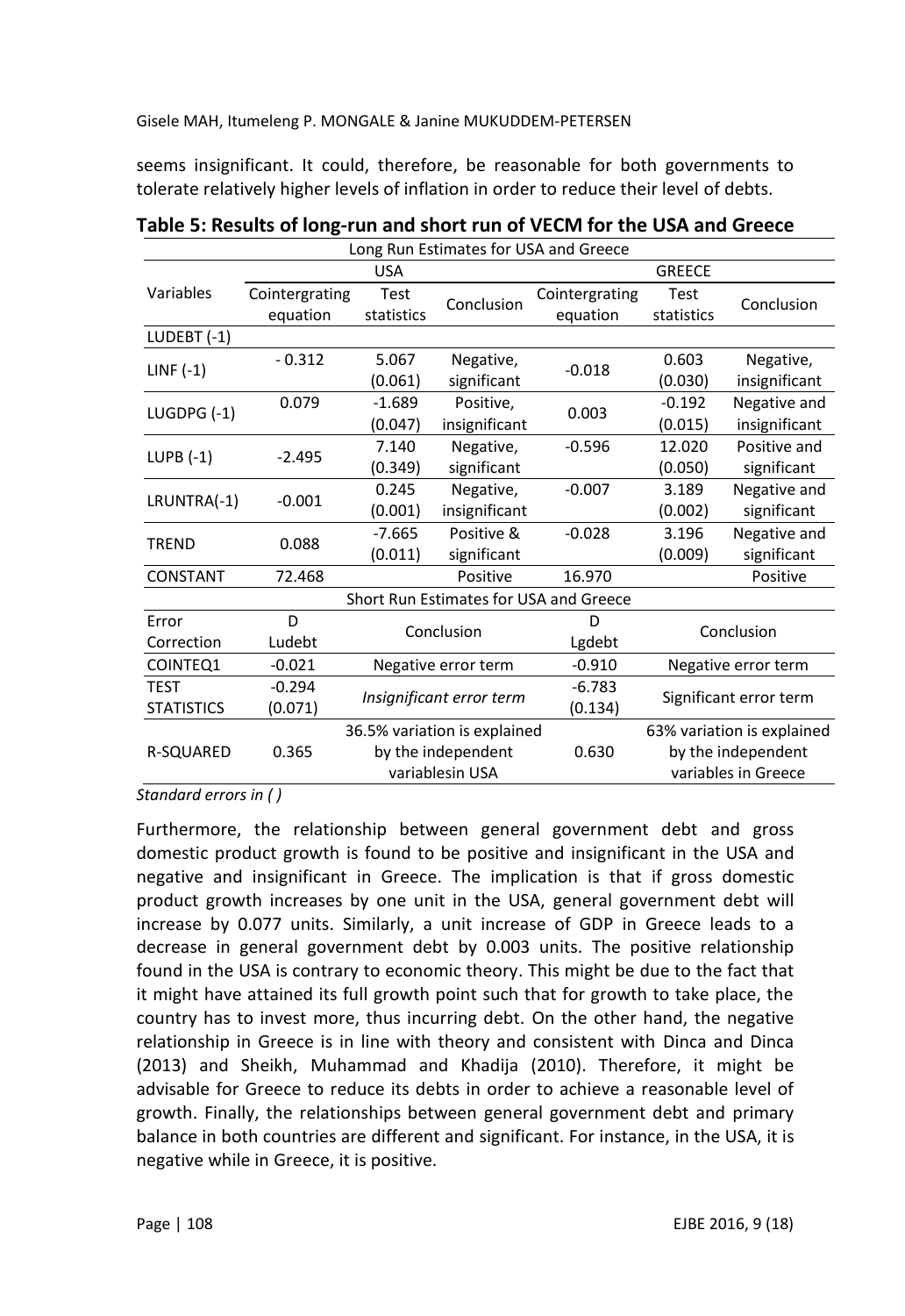For short run estimates, both models show a negative coefficient of the error correction terms which indicates the speed of adjustment to the share of deviation from equilibrium corrected in a single period. A large absolute value of the coefficient equilibrium agents remove a large percentage of disequilibrium in each period, that is, the speed of adjustment is very rapid while low absolute values are indicative of a slow speed of adjustment towards equilibrium. This means in the short run, general government debt in the USA model run at -0.910 (91%) while the Greek model will run at a speed of about -0.021 (2%) to adjust back to equilibrium of the year's deviation.

#### **4.5 Diagnostic tests and stability analysis**

Figures 1 and 2 present results of stability tests in the USA and Greece respectively. Since all the unit roots lie inside the unit of the circle for both models, it is assumed that the estimated models are stable and acceptable in a statistical sense.



# **5. Concluding Remarks**

Comparative debt reduction models and determinants of government debt in the USA and Greece were estimated in the study in order to provide an empirical framework which might assist in policy formulation for countries with high debt rates. The US model revealed a negative and significant relationship between general government debt and inflation, insignificant positive relationship with gross domestic product growth, negative significance with primary balance and an insignificant negative relationship with net transfer. In Greece, the relationship between general government debts with inflation was found to be negative and insignificant. On the other hand, gross domestic product growth also has a negative but insignificant relationship with the dependent variable. Furthermore, it shows a positive and significant relationship with primary balance and negative and significant relationship with net transfer from abroad. The nature of the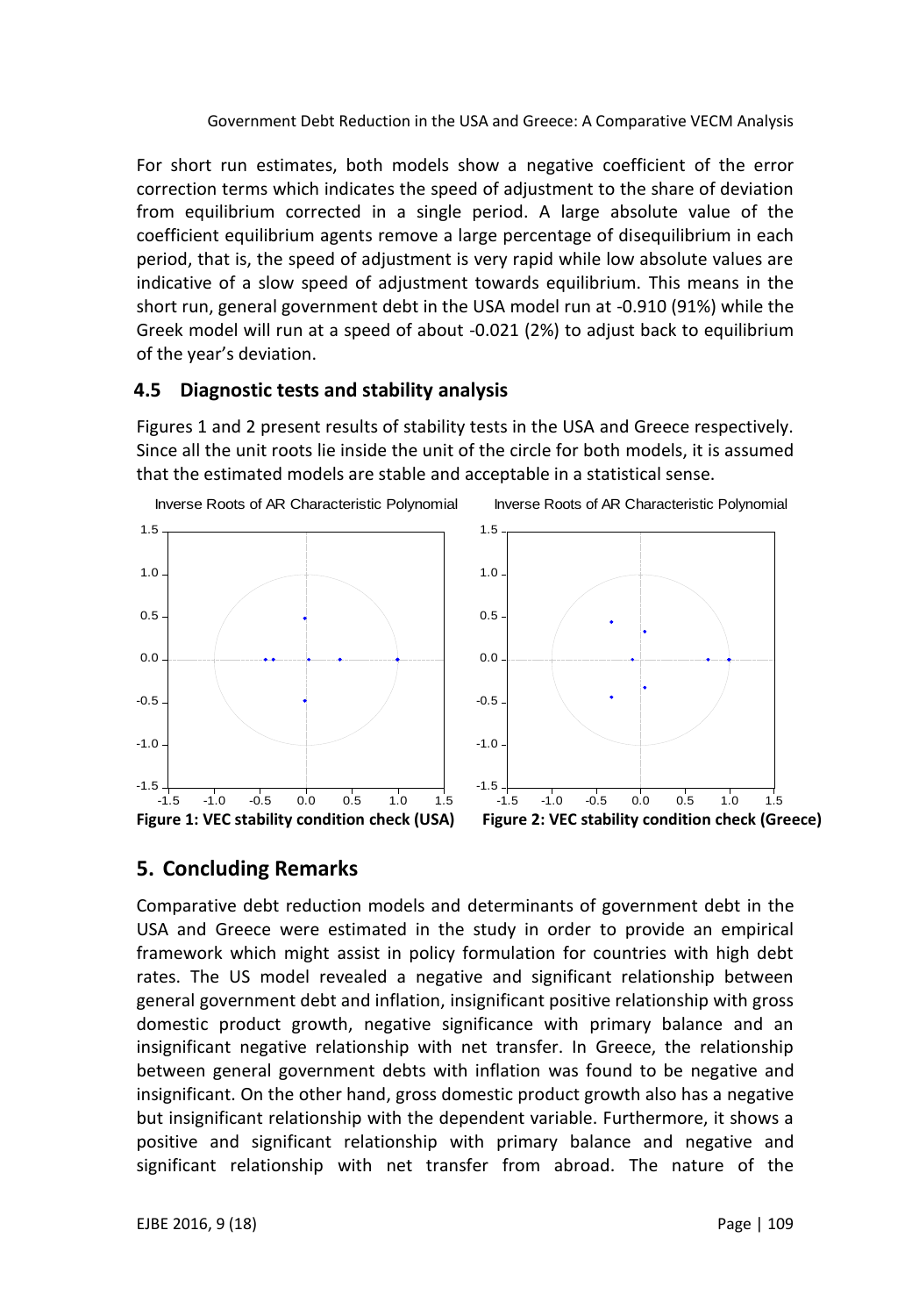relationships established in both countries is in line with empirical studies (such as Bildirici and Ersin, 2007; and Sbrancia, 2011).

Based on the results, it is recommended that the US government should reduce its debt by increasing primary balance (between gross national income and gross national expenditure). The more positive the primary balance is, the more amount of debt likely to be reduced. Similarly, Greece can also reduce its debts by decreasing primary balance and increasing net current transfer since they display a negative relationship.

## **References**

Agnello, L., Castro, V., & Sousa, R. (2013). What determines the duration of fiscal consolidation program? *Journal of international Money and Finance, 37*, 113-134. <https://doi.org/10.1016/j.jimonfin.2013.05.012>

Alesina, A. F., & Ardagna, S. (2009). Large changes in fiscal policy: taxes versus spending. *NBER working paper*.

Amo-Yartey, C., Narita, M., Nicholls, G., Okwuokei, J., Peter, A., & Turner-Jones, T. (2012). The challenges of fiscal consolidation and debt reduction in the Caribbean. *Working paper*. IMF.

Asteriou, D., & Hall, S. (2011). *Applied Econometrics* (2nd ed.). New York: Palgrave Maccmillan.

Bildirici, M., & Ersin, O. (2007). Domestic debt, inflation and economic crisis: A panel cointegration application to emerging and developed economies. *Applied Econometrics and International Development, 7*(1), 33-47.

Calitz, E. (2012). Public debt and debt management. In P. C. Black, *Public Economics* (4 ed., pp. 323-348). Cape Town, South Africa: Oxford University Press.

Chang, C., Fabiola, C., & Carballo, S. (2011). Energy conservation and sustainable economic growth: The case of Latin America and the Caribbean. *Energy policy, 39*, 4215-4221. [https://doi.org/10.1016/j.enpol.2011.04.035.](https://doi.org/10.1016/j.enpol.2011.04.035)

Checherita, C., & Rother, P. (2012). The impact of high and growing government debt on economic growth, an empirical investigation for area. *European Economic Review Journal, 56*, 1392-1405. [https://doi.org/10.1016/j.euroecorev.2012.06.007.](https://doi.org/10.1016/j.euroecorev.2012.06.007)

Dinca, G., & Dinca, S. (2013). The impact of public debt upon economic growth. *International Journal of Education and Research, 1*(9).

Gujarati, D., & Porter, C. (2009). *Basic Econometrics* (5th ed.). Boston: McGraw Hill International Edition.

Heylen, F., Hoebeeck, A., & Buyse, T. (2013). Government efficiency institution and the effects of fiscal consolidation on public debt. *European journal of political economy*(31), 40- 59. [https://doi.org/10.1016/j.ejpoleco.2013.03.001.](https://doi.org/10.1016/j.ejpoleco.2013.03.001)

Hosseini, S., Ahmad, Z., & Lai, Y. (2011). The role of Macroeconomic variables on stock market index in China and India. *International journal of Economics and Finance, 3*(6), 233- 243.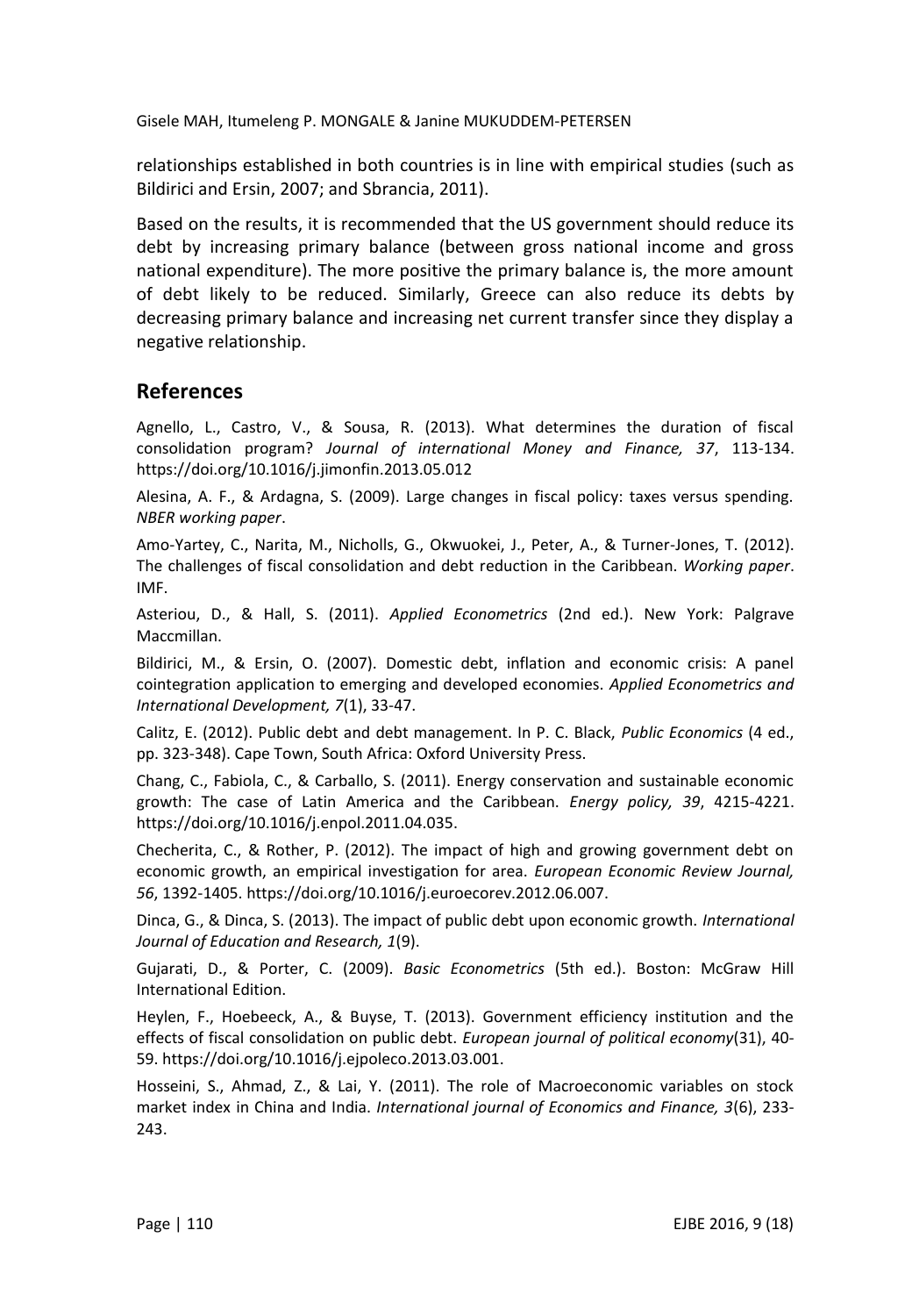IMF. (2013). *Sovereign debt restructuring recent developments and implication for the fund's legal and policy framework.* Washington, DC: International Monetary Fund. Retrieved September 2015, from www.imf.org.

Liew, V. (2004). Which lag length selection criteria should we employ? *Economics bullentin, 3*(33), 1-9.

Lutkepohl, H., Saikkonen, P., & Trenkler, C. (2000). Maximum Eigen value versus trace test for the cointegration rank of a VAR process. *Econometrics Journal, 4*(2), 287-310. [https://doi.org/10.1111/1368-423X.00068.](https://doi.org/10.1111/1368-423X.00068)

Mah, G., Mukuddem-Petersen, J., Petersen, M., & Hlatshwayo, L. (2013). Causes, consequence and cures of the Eurozone sovereign debt crisis. In M. Petersen, *Economics of debt.* New York: Nova Science Publisher.

Mencinger, J., Aristovnik, A., & Verbič, M. (2014). The impact of growing public debt on economic growth in the European Union. *Amfiteatru Economic, 16*(35), 403-414.

Mencinger, J., Aristovnik, A., & Verbic, M. (2015). Revisiting the Role of Public Debt in Economic Growth: the Case of OECD Countries. *Inzinerine Ekonomika-Engineering Economics, 26*(1), 61–66. [https://doi.org/10.5755/j01.ee.26.1.4551.](https://doi.org/10.5755/j01.ee.26.1.4551)

Mill, J. (1848). *Principles of political economy with some of the applications to socail philosophy* (7 ed.). London: Longmans, Green and Co.

Nelson, R. (2013). Sovereign debt in Advance Economies: Overview and issues for congress. *Congressional Research service. 75 -700*.

Panizza, U., & Presbitero, A. F. (2012). Public debt and economic growth: Is there a cause effect. *Polis working papers.*

Panizza, U., Strurzenegger, & Zettelmeyer. (2013). International government debt. In G. Caprio, *The evidence and impact of financail globalisation* (pp. 239-254). London: USS: Elsevier.

Reinhart, C., & Rogoff, K. (2013). Financial and sovereign debt crisis: Some lessons learn and those forgotten. *13*, 266.

Ricardo, D. (1951). *On the Principles of Political Economy and Taxation* (Vol. 1817). Cambridge: Cambridge University Press.

Rust, R., Simester, D., Brodie, R., & Nilikant, V. (1995). Model selection criteria: An investigation of relative accuracy, posterior probabilities and combinations of criteria. *Management science, 41*(2), 322-333. [https://doi.org/10.1287/mnsc.41.2.322.](https://doi.org/10.1287/mnsc.41.2.322)

Sbrancia, M. (2011, December 5). Debt and inflation during a period of financial repression. *Job Market Paper*.

Sheikh, M., Muhammad, Z., & Khadija, T. (2010). Domestic debt and economic growth in Pakistan: An Empirical Analysis. *Pakistan journal of Social Science, 30*(2), 373-387.

Smith, A. (1776). *The wealth of Nations.* New York: Random House.

The New York Time. (2016, June 17). *Explaining Greece's Debt Crisis*. Retrieved June 22, 2016, from www.nytimes.com.

Von Hagen, J., & Strauch, R. (2001). Fiscal consolidation: Quality, economic conditions and sucess. *Public Choice, 109*, 327-346. [https://doi.org/10.1023/A:1013073005104.](https://doi.org/10.1023/A:1013073005104)

Willianson, S. (2008). *Macroeconomics* (3 ed.). Washington: Printice Hall.